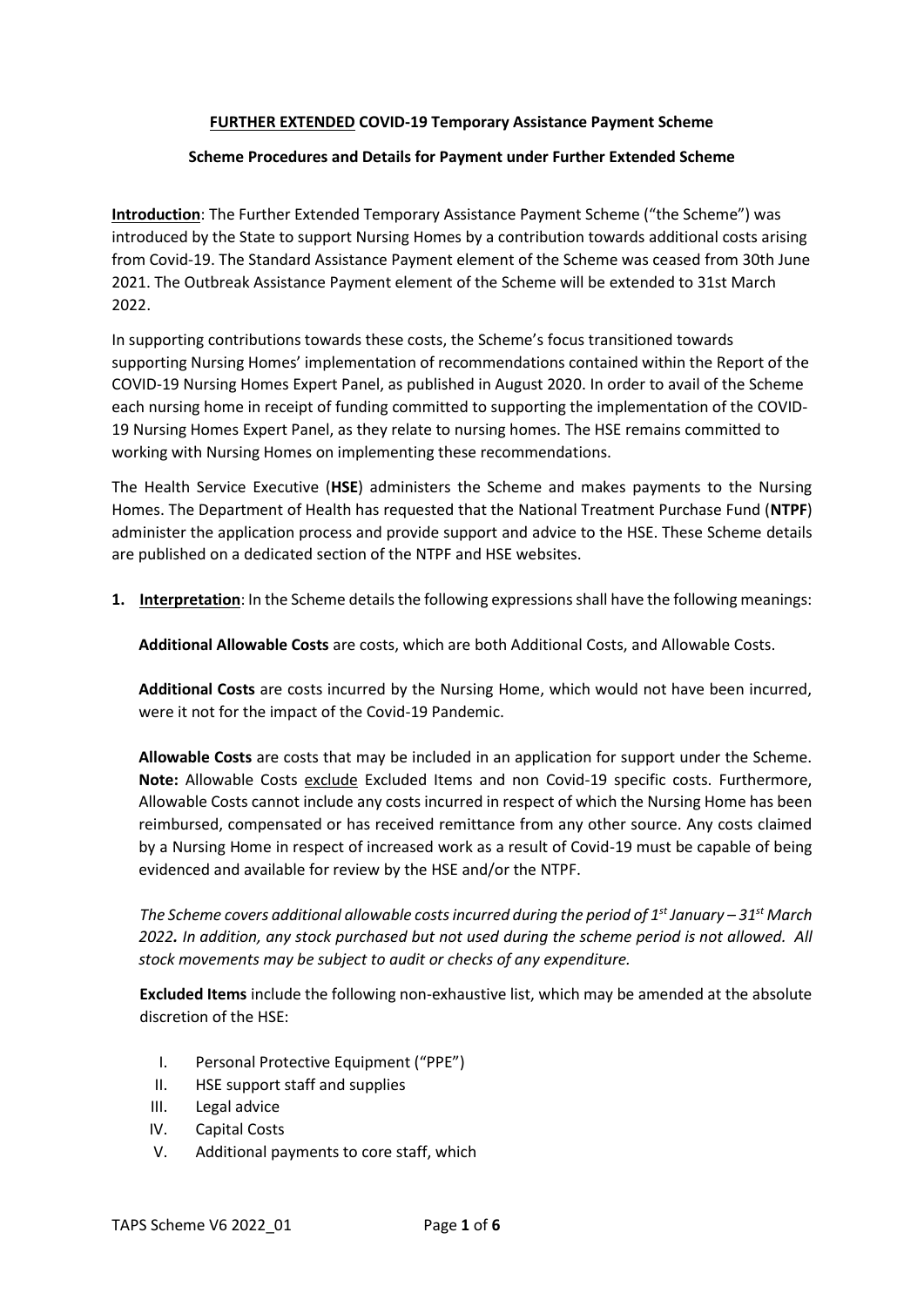- a. Either in respect of core hours, overtime or premium payments result in rates of pay exceeding rates payable in respect of HSE consolidated salary scales for equivalent or comparable roles;
- *Or*
- b. Where not agreed formally in advance of the working hours to which the payment relates.

For the avoidance of doubt, overtime or premium payments will be excluded where such payments are not payable in respect of equivalent or comparable roles in the HSE

- VI. Vouchers or gift cards provided to employees, agency staff, directors, proprietors or associates of the Nursing Home
- VII. Bonus payments or any increased payments to Nursing Home proprietors or company **Directors**
- VIII. Bonus payments to all staff
- IX. Any recharges to connected companies
- X. Loss of income
- XI. Interest payments
- XII. Tax
- XIII. Depreciation
- XIV. Amortisation
- XV. Rent
- XVI. Repayments

**Overall Monthly Cap** is the maximum amount that may be paid in respect of each month to a Nursing Home under the Further Extended Scheme. This amount applies to the aggregate of payments under the Standard Assistance Payment and the Outbreak Assistance Payment. From January  $1^{st}$  until June 30<sup>th</sup> 2021 the maximum amount that can be paid to a Nursing Home experiencing a verified outbreak was;

Equal to the lowest of:

- three times the Standard Assistance Payment Cap for the month;
- up to the maximum amount of €60,000;

In addition, the amounts claimed hereunder must be less than or equal to the total increase in costs the Nursing Home incurred or will incur in the month as a result of the Covid-19 crisis.

**Standard Assistance Payment Cap** is calculated by reference to the following sliding scale:

- €600 per resident per month for the first 40 residents; and thereafter
- €300 per resident per month for the next 40 residents; and thereafter
- €150 per resident per month for each subsequent resident.

The amount paid in any month further to applications for Standard Assistance Payment may not exceed the Standard Assistance Payment Cap.

The maximum level of financial support under the Further Extended Scheme will be calculated by reference to the average number of residents in the Nursing Home in the month preceding the month to which the claim relates. For example, a June claim will be based on the May average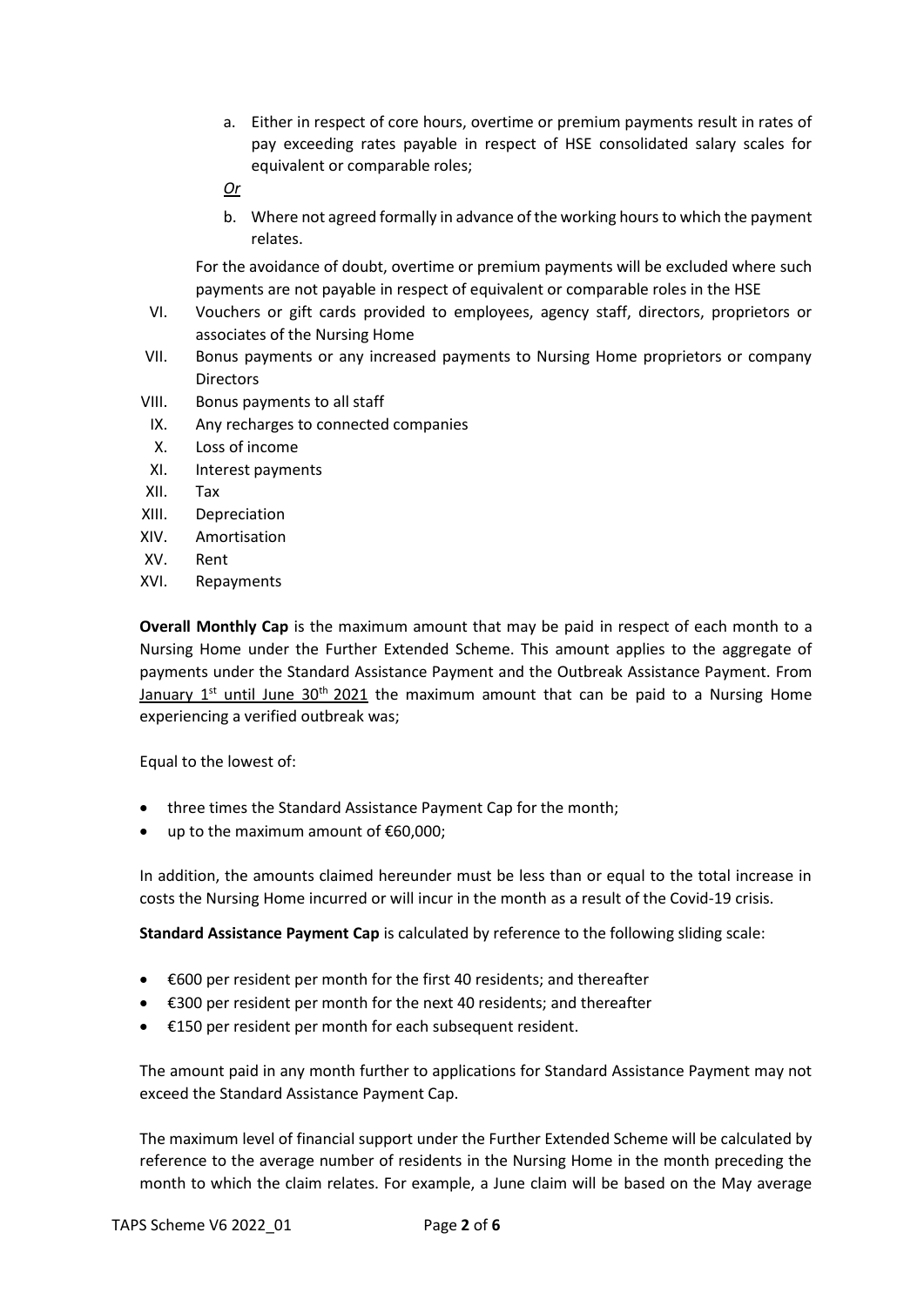occupancy, a May claim will be based on the average occupancy for April, etc. Any part of a claim that is in excess of the registered maximum capacity of residents in the applicant Nursing Home shall be ineligible.

For the purposes of calculating the Standard Assistance Payment Cap, the average number of residents in the Nursing Home is calculated as follows:

- I. The Nursing Home identifies all residents who were in active receipt of residential care services in the month
- II. In respect of each of these residents, the applicant calculates the number of days for which the applicant charged fully (and can so demonstrate) for residential care services for that resident for that month
- III. Sum the number of days calculated in paragraph II above for all residents identified in paragraph I
- IV. The average number of residents in the Nursing Home in the month is equal to the sum calculated in paragraph III divided by the number of days in the calendar month.

### **On 30th June 2021 the Standard Assistance Payment element of the Scheme was ceased**.

**Scope**: All applications from Nursing Homes under the Further Extended Scheme. In order to make an application, the applicant must be a Nursing Home as defined under section 2 of the Health (Nursing Homes) Act 1990. Such centres owned and/or operated by the Health Service Executive and such centres which have entered into an arrangement with the HSE under s.38 of the Health Act 2004 are not eligible for this Further Extended Scheme.

**2. The Scheme Details**: There is now one type of Covid-19 assistance with a single application form and separate Claim Form in Excel to make monthly claims, if required. To qualify for the Outbreak Assistance Payment, the Nursing Home outbreak must be confirmed by HSE Public Health and notified to the Health Protection and Surveillance Centre (HPSC).

# **3. Outbreak Assistance Payment**

The Public Health data will also confirm the outbreak sequence. Claims may be made from the Onset First Case Date, once the outbreak has been confirmed by the HPSC daily Computerised Infectious Disease Reporting ("CIDR") file.

The maximum amount that can be paid to a Nursing Home experiencing a verified outbreak is €1,800 per resident, subject to a maximum of €60,000. These amounts apply for Outbreak Assistance Payments from 1<sup>st</sup> July 2021.

The following categories of expenses are deemed to be allowable expenses under the Outbreak Assistance Payment:

- I. Additional payroll costs incurred as a result of a Covid-19 outbreak:
	- a. Extra costs incurred as a result of additional clinical, administrative and support staff costs due to a Covid-19 outbreak (this excludes bonus payments or any increased payments to Nursing Home proprietors or Directors and bonus payments to all staff). For the avoidance of doubt, overtime or premium payments will be excluded where such payments are not payable in respect of equivalent or comparable roles in the HSE.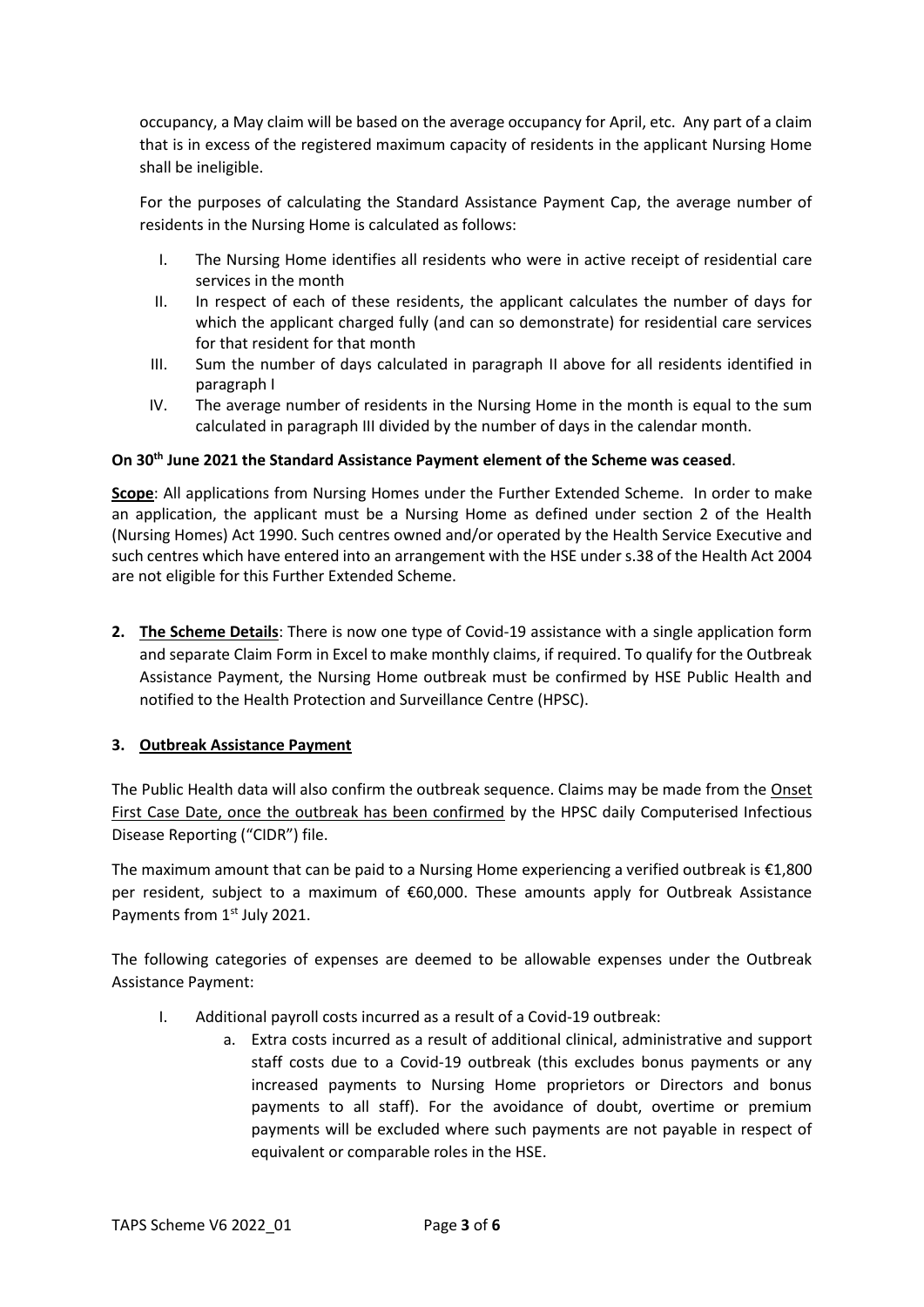- II. Reasonable and appropriate extra costs incurred in order to provide accommodation for staff where it is not feasible to avail of HSE provided staff accommodation:
	- a. Evidence will be required to demonstrate why additional staff were required to be eligible for reimbursement under the Further Extended Scheme.
- III. Costs incurred in relation to infection prevention and control:
	- a. Additional education costs in relation to infection prevention and control required as a result of Covid-19 (excluding education provided by the HPSC and HSE, such as that provided through HSELanD and Centres of Nursing Midwifery Education/Centres of Learning).
	- b. Additional laundry costs (excluding capital costs) incurred as a result of a Covid-19 outbreak
	- c. Additional waste disposal costs (excluding capital costs) incurred as a result of a Covid-19 outbreak
	- d. Additional disinfectant products required as a result of a Covid-19 outbreak
- IV. Equipment purchased as a result of a Covid-19, as specified below:
	- a. Blood pressure monitors
	- b. Drip stands
	- c. Commodes
	- d. Costs associated with equipment required to monitor temperatures

*Note that only expenses explicitly listed above will be eligible for reimbursement under the Further* Extended Scheme*. Items included in the list of Excluded Items specified earlier in Section 1 may not be included in an application for Outbreak Assistance, except where capital costs relate to the purchase of equipment categories explicitly specified above.*

An Outbreak Assistance Payment can be made only after receipt of an Outbreak Assistance Payment Application Form (formerly Form C), which is available on the NTPF and HSE websites.

The applicant cannot include any costs incurred in respect of which the Nursing Home has been reimbursed, compensated or has received remittance from any other source.

Expenses should be consistent with current and any further HSE, NPHET, DoH and HIQA guidance on dealing with Covid-19 outbreaks, including the "Regulatory Assessment Framework of the Preparedness of Designated Centres for Older People for a Covid- 19 Outbreak", dated 21 April 2020.

*Note that all claims made under the Outbreak Assistance Payment require independently certified verification, except where claims amount to less than €10,000 per month. The independent certified verification of claims shall be provided in the compulsory format, which can be downloaded from the NTPF or HSE websites* 

*N.B. Applicants are advised to carefully consider allowable and excluded cost items under the Outbreak Assistance Payment before submitting claims.* 

# **4. Procedure**

4.1 All Nursing Homes who wish to participate in the Further Extended Scheme must sign and complete an application form (and Claim Form(s), if appropriate) for the Further Extended Scheme. The application form can be downloaded from the NTPF and HSE websites and must be signed by an authorised person on behalf of the Nursing Home and sent to the dedicated NTPF email address [covid19support@ntpf.ie](mailto:covid19support@ntpf.ie)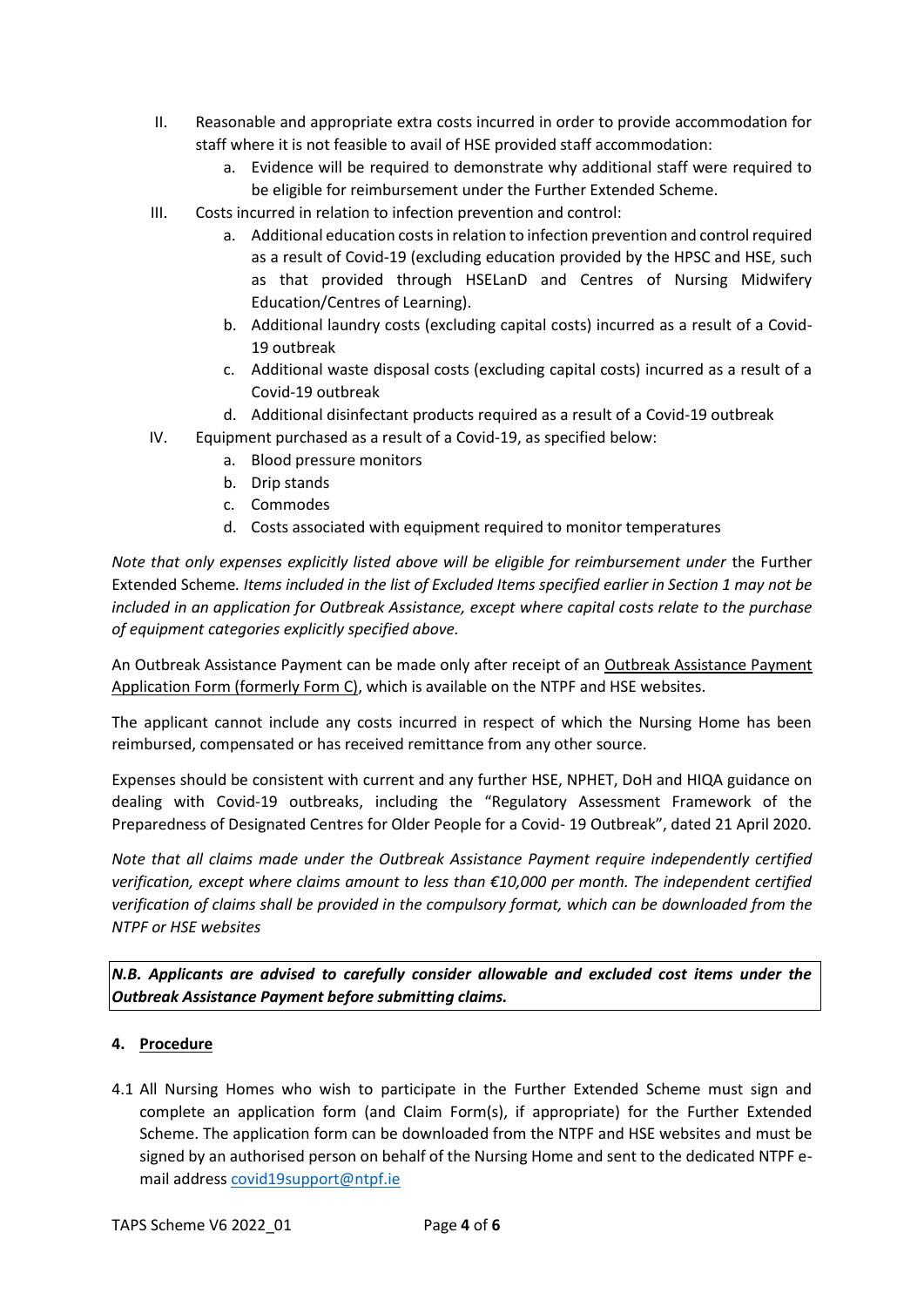4.2 To apply for an Outbreak Assistance Payment, Nursing Homes will submit an Outbreak Assistance Payment Form to the dedicated NTPF e-mail address [covid19support@ntpf.ie](mailto:covid19support@ntpf.ie)

All Nursing Homes who apply for the Outbreak Assistance Payment must provide a detailed description of the COVID measures undertaken associated with the costs claimed. Any application may be subject to a review of the severity of the individual outbreak and extent of response by the particular Nursing Home.

All Nursing Homes must provide independently certified verification of claims made under the Outbreak Assistance Payment in the compulsory format, except where claims amount to less than €10,000 per month.

- 4.3 All **new** applicants must provide their latest NF60 submission and financial information if it is their first time applying for the Outbreak Assistance Payment under the COVID-19 Temporary Assistance Payment Scheme.
- 4.4 The NTPF will verify and validate each claim in accordance with the Scheme Rules and advise on the proposed appropriate amount to be paid to each Nursing Home by the HSE.
- 4.5 The NTPF or the HSE will, on a sample, and/or, risk basis, carry out formal audits of claims made retrospectively and will be supported in this work by professional auditors. It will be necessary for the Nursing Home to be able to provide vouched evidence of Covid-19 expenditure as any expenditure that is not vouched will be deducted from future claims or NHSS payments, or otherwise recoverable as contract debt. All records shall be kept by the Nursing Homes for a minimum period of 6 years.
- 4.6 The HSE will process the Scheme payments in a similar manner but separately to the normal monthly NHSS payment to the Nursing Home's bank account.
- 4.7 The NTPF and the HSE may at any time review and verify any claims made under the Further Extended Scheme. The outcome of any such exercise may result in a change in any advice given by the NTPF hereunder, or a change in payments made or amounts due.

# **5. Process**

- 5.1 The NTPF will confirm receipt of the signed Outbreak Assistance Payment Form.
- 5.2 Each Nursing Home will provide information on relevant charged bed day activity by unit to the NTPF so that relevant payment caps can be calculated. The process to calculate payment caps is outlined within Section 1, above.
- 5.3 The NTPF will verify that the Outbreak Assistance Payment Form submitted have been completed correctly.
- 5.4 The NTPF will calculate the Overall Monthly Cap for the relevant month.